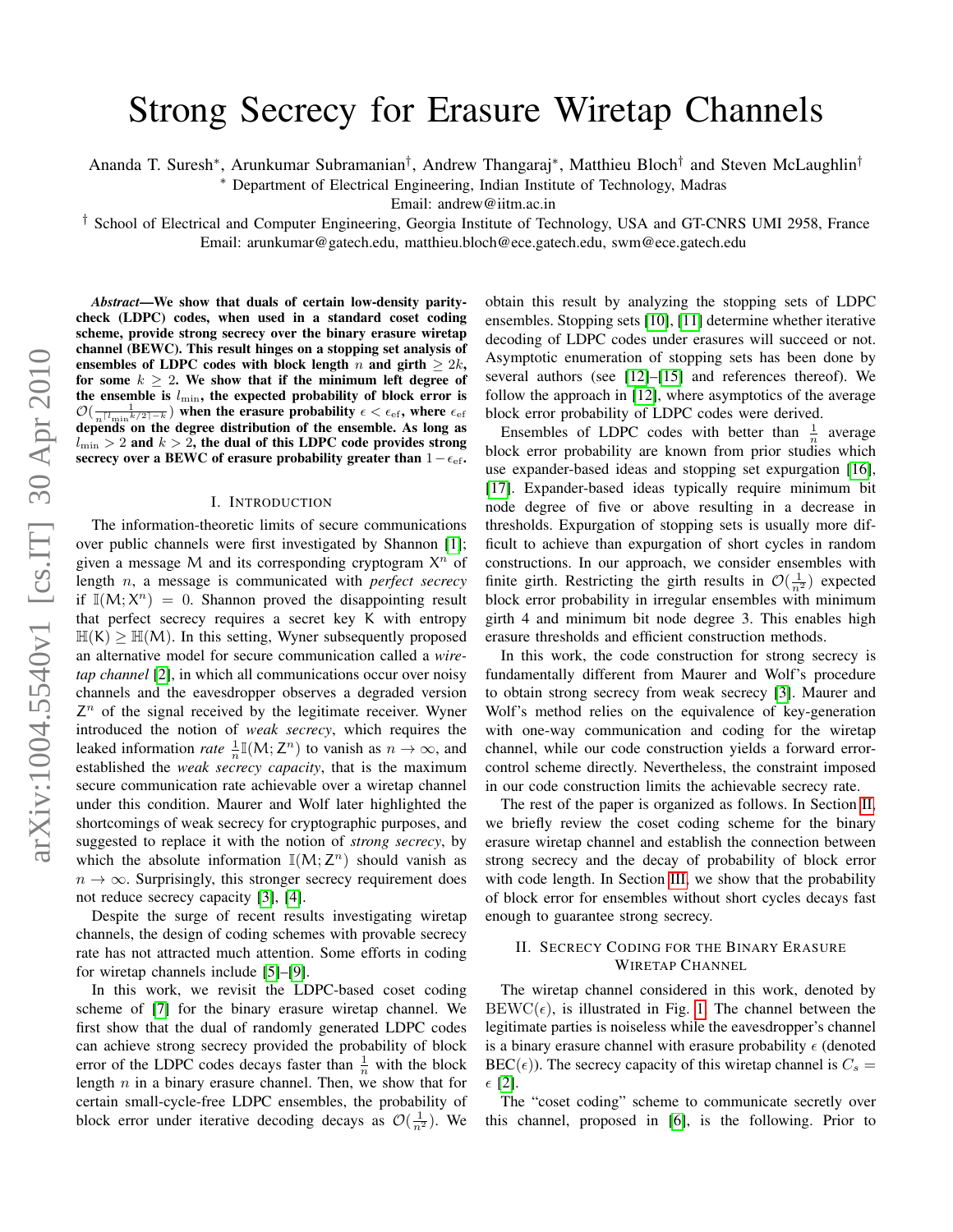

<span id="page-1-1"></span>Fig. 1. Binary erasure wiretap channel.

transmission, Alice and Bob agree on a  $(n, n - k)$  code C with parity check matrix  $H$ . The coset of  $C$  with syndrome  $s^k$  is denoted by  $C(s^k) = \{x^n \in \{0,1\}^n : s^k = H^T x^n\}$ . To transmit a message  $M$  of  $k$  bits, Alice transmits a codeword  $X<sup>n</sup>$  chosen uniformly at random in  $C(M)$ . Bob decodes his received codeword  $X^n$  by forming the syndrome  $\mathbf{H}^T X^n$ .

The following theorem due to Ozarow and Wyner connects the equivocation of the eavesdropper to algebraic properties of the generator matrix.

<span id="page-1-2"></span>**Theorem 1** ( [\[6\]](#page-4-13)). Let C be a  $(n, n-k)$  code with generator *matrix*  $\mathbf{G} = [g_1, \dots, g_n]$ , where  $g_i$  represents the *i*-th column of  $G$ *. Let*  $z^n$  be an observation of the eavesdropper with  $\mu$ *unerased position given by*  $\{i : z_i \neq ?\} = \{i_1, \ldots, i_\mu\}$ *. Let*  $\mathbf{G}_{\mu} = [g_{i_1} \dots g_{i_{\mu}}]$ . Then,  $\mathbb{H}(\mathbf{M} | \mathbf{z}^n) = k$  *iff*  $\mathbf{G}_{\mu}$  has full rank.

Based on Theorem [1,](#page-1-2) we can now connect the rate of convergence of  $\mathbb{I}(M; Z^n)$  to the probability that a submatrix of G has full rank.

<span id="page-1-3"></span>**Lemma 1.** Let  $G_{\mu}$  be the submatrix of  $G$  corresponding to *the unerased positions in* Z <sup>n</sup>*. Let* pnf *be the probability that* G<sup>µ</sup> *is not full rank. Then, a coset coding scheme operates with strong secrecy if the probability*  $p_{nf}$  *is such that*  $p_{nf} = \mathcal{O}(\frac{1}{n^{\alpha}})$ *for some*  $\alpha > 1$ *.* 

*Proof:* We can lower bound  $\mathbb{H}(M|Z^n)$  as

$$
\mathbb{H}(\mathsf{M}|\mathsf{Z}^n) \ge \mathbb{H}(\mathsf{M}|\mathsf{Z}^n, \text{rank}(G_{\mu}))
$$
  
\n
$$
\ge \mathbb{H}(\mathsf{M}|\mathsf{Z}^n, G_{\mu} \text{ is full rank}) \mathbb{P}[G_{\mu} \text{ is full rank}]
$$
  
\n
$$
= k(1 - p_{nf}) = k - R_s np_{nf}
$$

If  $p_{nf} = \mathcal{O}(\frac{1}{n^{\alpha}})$ , then  $\mathbb{I}(M; \mathbb{Z}^n) = k - \mathbb{H}(M|\mathbb{Z}^n) \leq \mathcal{O}(\frac{1}{n^{\alpha-1}})$ , which can be made arbitrary small for  $n$  sufficiently large and  $\alpha > 1$ .

Let  $C^n(\lambda, \rho)$  be an LDPC ensemble with *n* variable nodes, left edge degree distributions  $\lambda(x) = \sum_{i \geq 1} \lambda_i x^{i-1}$  and right node degree distribution  $\rho(x) = \sum_{i \geq 1} \rho_i x^{i-1}$  [\[15,](#page-4-10) §3.4] with possibly some expurgations. The degree distributions  $\lambda(x)$ ,  $\rho(x)$  are from an edge perspective, that is  $\lambda_i$  is the fraction of edges connected to a variable node of degree  $i$ and  $\rho_i$  is similarly defined.

Let  $P_e^{(n)}(\epsilon)$  denote the probability of block error for codes from  $C^n(\lambda, \rho)$  over BEC( $\epsilon$ ) under iterative decoding. An important interpretation of  $P_e^{(n)}(\epsilon)$  is the following: for a paritycheck matrix H with degree distribution  $(\lambda, \rho)$ ,  $1 - P_e^{(n)}(\epsilon)$ is a lower bound on the probability that erased columns of



<span id="page-1-4"></span>Fig. 2. Weak and strong secrecy regions using duals of LDPC codes

H (over a BEC( $\epsilon$ )) form a full-rank submatrix. Using this interpretation and results from [\[7\]](#page-4-6), we have the following immediate corollary of Lemma [1.](#page-1-3)

<span id="page-1-6"></span>**Corollary 1.** If there exists  $\epsilon^* > 0$  such that  $P_e^{(n)}(\epsilon) =$  $\mathcal{O}(\frac{1}{n^{\alpha}})$ ,  $(\alpha > 1)$  for  $\epsilon < \epsilon^*$ , then the dual of a code *from*  $C^n(\lambda, \rho)$  used in a coset coding scheme provides strong *secrecy over a* BEWC( $\epsilon$ ) *for*  $\epsilon > 1 - \epsilon^*$ .

It is immediately clear that we will have  $\epsilon^* \leq \epsilon_{\text{th}}$ , where  $\epsilon_{\text{th}}$  is the erasure threshold for the ensemble over LDPC codes [\[15\]](#page-4-10). As noted in [\[7\]](#page-4-6), when  $\epsilon \leq \epsilon_{\text{th}}$  we have weak secrecy. In view of this, we will have *guaranteed* weak and strong secrecy regions as illustrated in Fig. [2](#page-1-4) by doing "coset coding" using duals of LDPC codes. We know that degree distributions can be optimized so that  $1 - \epsilon_{\text{th}}$  is very close to the code rate. Since LDPC codes achieve capacity over a BEC, our coding scheme will achieve weak secrecy very close to the secrecy rate and strong secrecy slightly away from the secrecy rate. In the next section, we will show that  $\epsilon^*$  exists for some restricted ensembles of LDPC codes.

## <span id="page-1-0"></span>III. THE LDPC ENSEMBLE WITHOUT SHORT CYCLES

In this section, we study the sub-ensemble of Tanner graphs [\[15\]](#page-4-10) whose girth is at least 2k for some integer  $k \geq 2$ which does not change with the block length  $n$ . We denote the ensemble of all Tanner graphs by  $\mathcal{G}(n, \lambda, \rho)$  and the subensemble of girth  $\geq g$  graphs by  $\mathcal{G}_q(n,\lambda,\rho)$ . We associate i *sockets* to each node of degree i. An edge in a Tanner graph is an unordered pair containing one bit node socket and one check node socket. A Tanner graph with  $|E|$  edges has  $|E|$ sockets on each side. Therefore, the size of the ensemble equal to the number of permutation of the check node sockets, which is  $|E|!$ . First we show that the size of our sub-ensemble is not negligible compared to the size of the original ensemble as  $n\to\infty.$ 

<span id="page-1-5"></span>Lemma 2 ( [\[18,](#page-4-14) Corollary 4]). *Let* n, g *be even positive integers and*  $d > 3$  *be an integer. As n grows, let*  $(d-1)^{2g-1}$  = o(n)*. Then, the number of (labeled)* d*-regular bipartite graphs on* n *vertices with girth greater than* g *is*

$$
\frac{(nd/2)!}{(d!)^n} \exp\left(-\sum_{s=1}^{g/2} \frac{(d-1)^{2s}}{2s} + o(1)\right)
$$

 $as n \rightarrow \infty$ .

Note that the number of d-regular bipartite graphs on  $n$ vertices is  $(nd/2)!/(d!)^n$ . The following corollary is then immediate.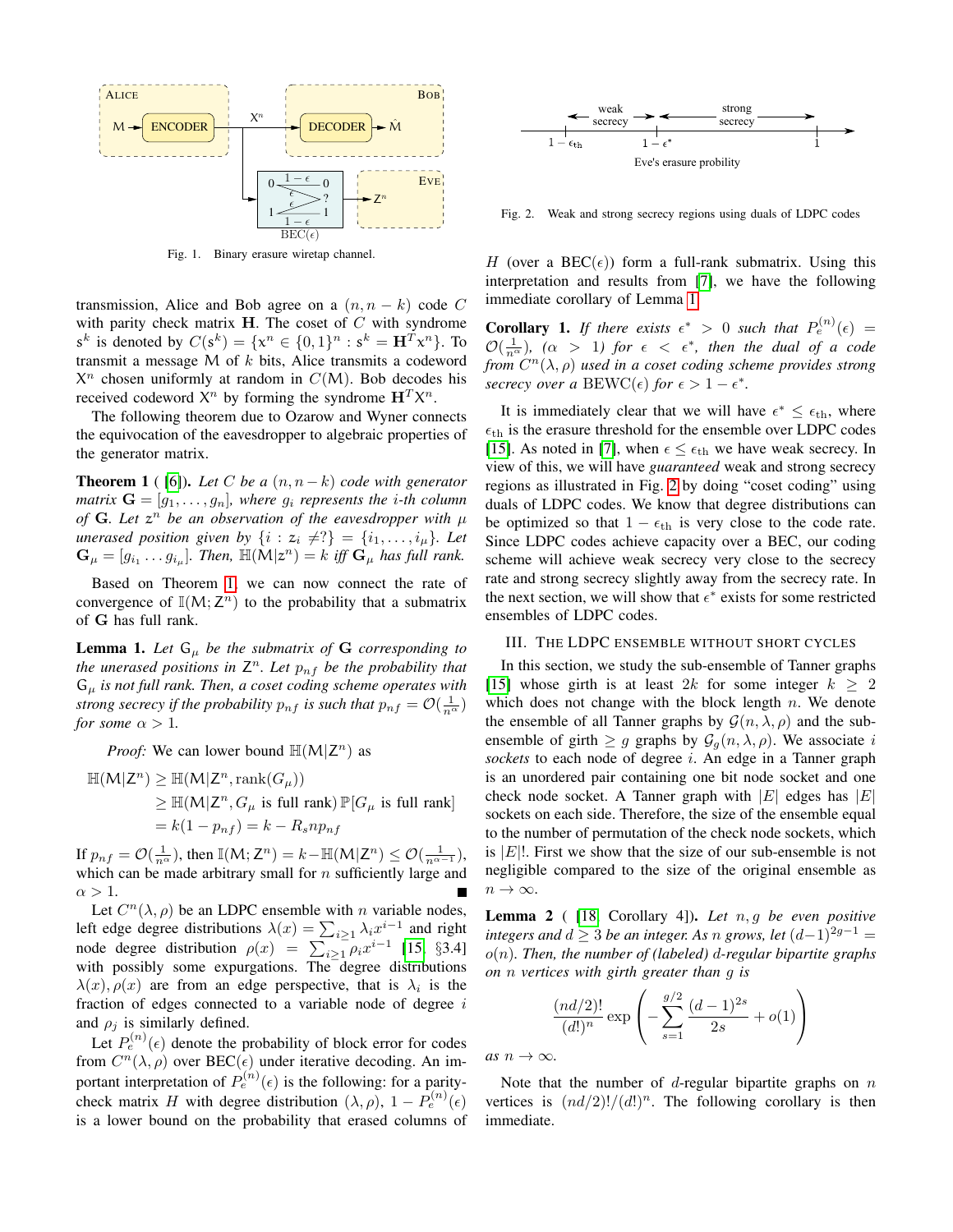**Corollary 2.** Let q, n be positive even numbers and let  $d > 3$ *be an integer. Let*  $d, g$  *remain constant as*  $n \rightarrow \infty$ *. Then, the fraction of* (d, d) *regular bipartite graphs that have girth greater than* g *is*

$$
\exp\left(-\sum_{s=1}^{g/2} \frac{(d-1)^{2s}}{2s} + o(1)\right)
$$

as  $n \to \infty$ *. In particular, this fraction is bounded away from zero for large* n*.*

<span id="page-2-0"></span>**Lemma 3.** Let a  $(\lambda, \rho)$  *irregular Tanner graph ensemble be such that*  $\max{\{\deg(\lambda), \deg(\rho)\}} > 2$  *and the coefficients of the degree distribution polynomials are rational. Let* g > 0 *be an integer that remains constant with block length* n*. There exists an increasing sequence*  $(n_k)$  *of positive integers such that the fraction of graphs of girth*  $> q$  *in*  $\mathcal{G}(n_k, \lambda, \rho)$  *is bounded away from zero as*  $k \to \infty$ *.* 

*Proof:* Let d be the least common multiple of all the vertex degrees in the graph. Clearly,  $d > 2$  and it is a function of only  $\lambda$  and  $\rho$ . Let a be the smallest positive integer such that

$$
\frac{a\tilde{\lambda}_i}{d}, \qquad \frac{a\tilde{\rho}_j}{d} \in \mathbb{N}
$$

where  $\tilde{\lambda}_i$  is the fraction of variable nodes of degree i and  $\tilde{\rho}_j$ is the fraction of check nodes of degree  $j$  [\[15,](#page-4-10) §3.4]. Consider the Tanner graph ensemble with  $n_k = ak$  variable nodes. We can group  $d/i$  of the degree i variable nodes to get one variable node of degree  $d$ . If we do this for all the variable node degrees, we will have a left regular Tanner graph with left degree d. Similarly, we can repeat this process for the check nodes to get a  $(d, d)$  regular Tanner graph. Note that in this node grouping process, we preserve the number of edges since the ensemble allows the possibility of multiple edges. The girth of the resultant regular graph is not more than that of the original graph. It can also be noted that there is a oneone correspondence between the graphs in the  $(\lambda, \rho)$  ensemble and those in the  $(d, d)$  ensemble. By lemma [2,](#page-1-5) the fraction of graphs with girth  $> q$  in the  $(d, d)$  ensemble, say  $\mu$ , is nonzero if  $k$  is large enough. So, the fraction of graphs in the  $(\lambda, \rho)$  ensemble with girth  $> q$  is at least  $\mu$ . This proves the lemma.

Remark 1. *Let* X *be a graph dependent positive number. Let*  $\mathbb{E}X$  *represent the expectation of* X *over*  $\mathcal{G}(n, \lambda, \rho)$ *. Let*  $\mathbb{E}_1 X$  *be the expectation over*  $\mathcal{G}_q(n, \lambda, \rho)$  *and*  $\mathbb{E}_2 X$  *be the expectation over*  $\mathcal{G}(n, \lambda, \rho) \setminus \mathcal{G}_g(n, \lambda, \rho)$ *. We have* 

$$
\mathbb{E}X = q_n \mathbb{E}_1 X + (1 - q_n) \mathbb{E}_2 X
$$

*where*  $q_n \triangleq |\mathcal{G}_q(n, \lambda, \rho)|/|\mathcal{G}(n, \lambda, \rho)|$ *. By lemma [3,](#page-2-0) there exists a*  $p > 0$  *such that for large n, we have*  $q_n \geq p$ *. Therefore,* 

$$
\mathbb{E}X \ge p\mathbb{E}_1X
$$

$$
\mathbb{E}_1X \le \frac{1}{p}\mathbb{E}X
$$

*This inequality is used to upper bound*  $\mathbb{E}_1 X$  *when it is easier to find an upper bound to* EX*.*

#### *A. Stopping sets and stopping number*

For the sake of clarity and completeness, we restate some of the definitions that were originally stated in [\[12\]](#page-4-9). Given a Tanner graph  $G$ , let  $U$  be any subset of variable nodes in  $G$ . Let the (check node) neighbours of U be denoted by  $N(U)$ . U is called a *stopping set* if the degree of all the check nodes in the induced subgraph  $G[U \cup N(U)]$  is at least two. The *stopping number* of a Tanner graph is defined as the size of its smallest stopping set. For a given Tanner graph, its stopping number is denoted by  $s^*$  and the set of all stopping sets is denoted by S. The *stopping ratio* is defined as the ratio of the stopping number to the block length.

The *average stopping set distribution* is defined as

$$
E(s) = \mathbb{E}(|\{S \in \mathbb{S} : |S| = s\}|)
$$

where the average is taken over all the Tanner graphs in  $\mathcal{G}(n, \rho, \lambda)$ . For any rational  $\alpha \in [0, 1]$ , it is assumed that there exists a sequence  $(n_k)$  of strictly increasing block lengths such that  $E(\alpha n_k) > 0$  for all  $n_k$ . We can then define the *normalized stopping set distribution* as

$$
\gamma(\alpha) = \lim_{k \to \infty} \frac{1}{n_k} \log E(\alpha n_k)
$$

It was shown that  $\gamma(\alpha)$  is continuous over the set of rationals and hence, it can be extended to a continuous function over [0, 1]. The *critical exponent stopping ratio* of a Tanner graph ensemble is defined as

$$
\alpha^* = \inf \{ \alpha > 0 : \gamma(\alpha) \ge 0 \}
$$

#### *B. Block error probability of short-cycle-free ensembles*

In this section, we prove a key result about the average block error probability of short-cycle-free LDPC ensembles, which is central to our claim that the duals of these codes provide strong secrecy. Let  $P_B^{\text{IT}}(C, \epsilon)$  be the probability of block error when the code C is transmitted over  $\text{BEC}(\epsilon)$  and iteratively decoded. We define [\[12\]](#page-4-9)

$$
\epsilon_{\text{ef}} \triangleq \sup \left\{ \epsilon : \max_{\alpha \in [0,\epsilon]} \left( \gamma(\alpha) + (1-\alpha)h(\frac{\epsilon - \alpha}{1-\alpha}) - h(\epsilon) \right) \leq 0 \right\}
$$

where  $h(x)$  is the binary entropy function calculated using natural logarithms. Note that  $\gamma(\alpha)$ , and  $\epsilon_{\rm ef}$  are calculated over the entire ensemble  $\mathcal{G}(n, \lambda, \rho)$  instead of the girth-restricted ensemble. Instead of calculating  $P_B^{\text{IT}}(C, \epsilon)$  directly, we take averages of this quantity over an ensemble of codes and show that the average block error probability over the ensemble  $\mathcal{G}_{2k}(n, \lambda, \rho)$  decays as fast as we want it to for  $\epsilon < \epsilon_{\rm ef}$ .

**Theorem 2.** *For*  $\mathcal{G}_{2k}(n, \lambda, \rho)$ *, with minimum variable node* degree  $l_{\min}$ , maximum variable node degree  $l_{\max}$  and maxi*mum check node degree*  $r_{\text{max}} > 2$  *we have* 

$$
\mathbb{E}_1(P_B^{\mathrm{IT}}(C,\epsilon)) = \mathcal{O}\left(\frac{1}{n^{\lceil \frac{\ell_{\mathrm{min}}}{2}k \rceil - k}}\right)
$$

*and in the limits of small*  $\epsilon$  *and large*  $n$ 

$$
\mathbb{E}_1(P_B^{\mathrm{IT}}(C,\epsilon)) = \mathcal{O}\left(\frac{\epsilon^k}{n^{\lceil \frac{l_{\mathrm{min}}}{2}k \rceil - k}}\right)
$$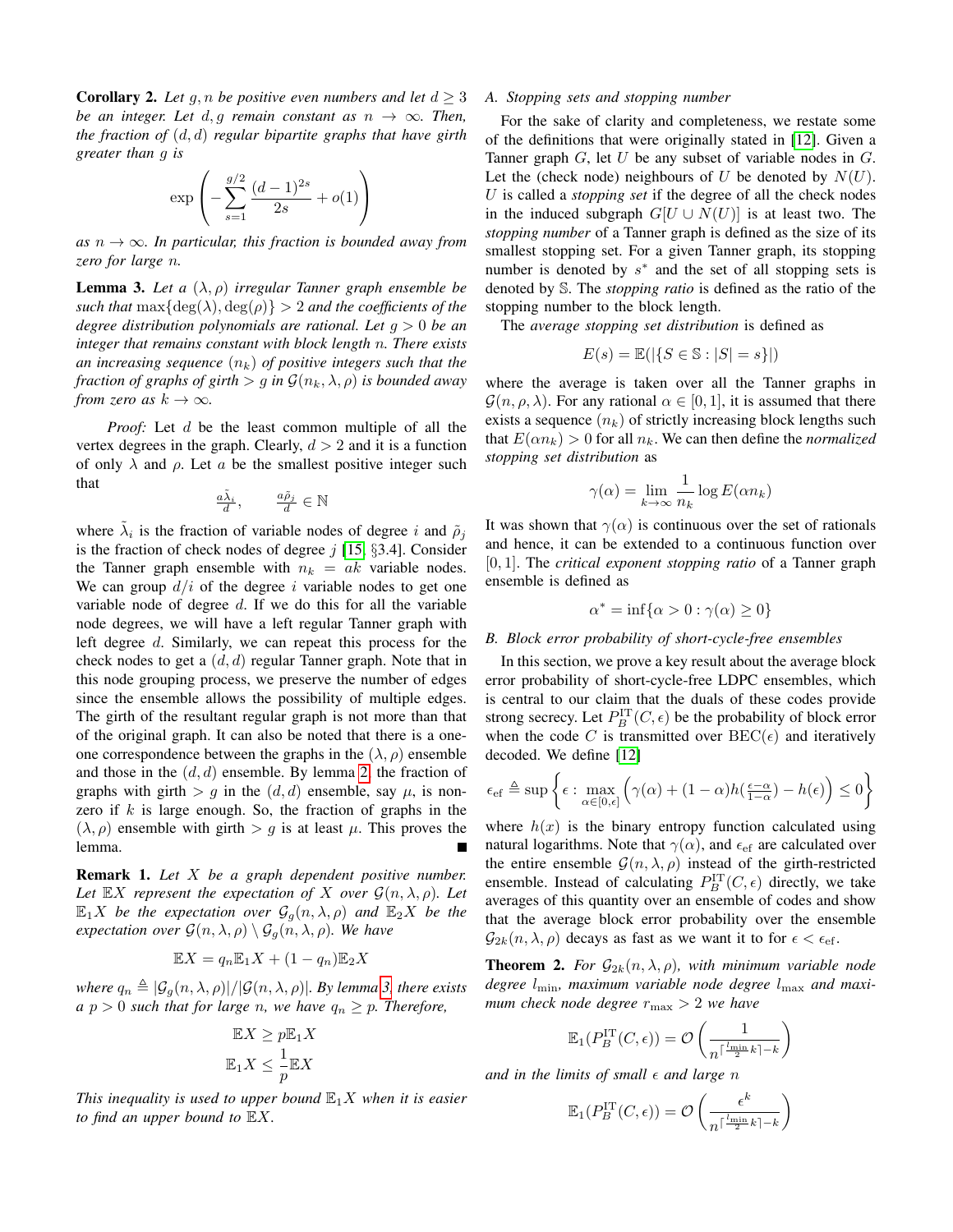*Proof:* Let  $V_e$  be the set of variable nodes corresponding to the random erasures in the LDPC codeword. The iterative decoding fails iff  $V_e$  contains a stopping set. So,

$$
P_B^{\mathrm{IT}}(C,\epsilon) = \mathbb{P}(\exists S \in \mathbb{S} : S \subset V_e)
$$

For any  $\delta_1, \delta_2 > 0$ , we bound  $P_B^{\text{IT}}(C, \epsilon)$  using union bound as

$$
P_B^{\text{IT}}(C,\epsilon) \le \sum_{i=k}^{\delta_1 n - 1} |\{S \in \mathbb{S} : |S| = i\}| \epsilon^i
$$
  
+  $\mathbb{P}(\exists S \in \mathbb{S} : S \subset V_{\epsilon}, \delta_1 n \le |S| \le (\epsilon + \delta_2)n)$   
+  $\mathbb{P}(\exists S \in \mathbb{S} : S \subset V_{\epsilon}, (\epsilon + \delta_2)n \le |S| \le n)$ 

Using an argument almost identical to the one used in [\[12,](#page-4-9) Theorem 16], we can show that the expectations of the second and the third terms go to zero exponentially as  $n \to \infty$  if  $\epsilon < \epsilon_{\rm ef}$ . Now,

$$
\mathbb{E}_{1}\left(\sum_{i=k}^{\delta_{1}n-1}|\{S\in\mathbb{S}:|S|=i\}|\epsilon^{i}\right)
$$

$$
=\sum_{i=k}^{\delta_{1}n-1}\mathbb{E}_{1}\left(|\{S\in\mathbb{S}:|S|=i\}|\right)\epsilon^{i}
$$

$$
\leq\frac{1}{p}\sum_{i=k}^{\delta_{1}n-1}\mathbb{E}\left(|\{S\in\mathbb{S}:|S|=i\}|\right)\epsilon^{i}
$$

A stopping set of  $i$  variable nodes can have nodes of different degrees. Let  $S_i$  denote the set of all non-negative integer solutions to the equation  $i_{l_{\min}}+i_{l_{\min}+1}+\cdots+i_{l_{\max}}=i$ . We can write

$$
\mathbb{E}\left(\left|\left\{S \in \mathbb{S} : |S| = i\right\}\right|\right) \epsilon^{i}
$$
\n
$$
= \epsilon^{i} \sum_{\{i_s\} \in \mathcal{S}_i} {n \tilde{\lambda}_{i_{\min}} \choose i_{i_{\min}}} {n \tilde{\lambda}_{i_{\min}+1}} \cdots {n \tilde{\lambda}_{i_{\max}}} \overline{\lambda}_{\left(\frac{|E|}{\sum s_{i_s}}\right)}
$$
\n
$$
\leq \epsilon^{i} {n \choose i} \sum_{\{i_s\} \in \mathcal{S}_i} \frac{A}{\left(\sum s_{i_s}\right)}
$$

Here,  $A$  is the number of ways to connect the selected i variable nodes to form a stopping set. This number is independent of  $n$  as long as  $i$  is just a small fraction of it. We also note that if we increase the degree of all the check nodes in the graph, A can only increase. Therefore, we may upper bound A by the number of ways to form a stopping set assuming each check node has the maximum possible degree,  $r_{\text{max}}$ . The latter number is equal to coef  $(((1 + x)^{r_{\text{max}}} - r_{\text{max}}x)^m, x^{\sum s i_s})$  by elementary combinatorics. We have,

$$
A \le \operatorname{coef}\left(((1+x)^{r_{\max}} - r_{\max}x)^m, x^{\sum s i_s}\right)
$$
  

$$
\le \binom{m + \lfloor \frac{\sum s i_s}{2} \rfloor - \lceil \frac{\sum s i_s}{r_{\max}} \rceil}{\lfloor \frac{\sum s i_s}{2} \rfloor} (2r_{\max} - 3)^{\sum s i_s}
$$

where the last inequality follows from [\[12,](#page-4-9) Lemma 18]. If we denote  $\sum s_i$  by w, we have  $il_{\min} \leq w \leq il_{\max}$ . So,

$$
\mathbb{E}\left(\left|\left\{S \in \mathbb{S} : |S| = i\right\}\right|\right) \epsilon^{i}
$$
\n
$$
\leq \epsilon^{i} {n \choose i} \sum_{\{i_s\} \in S_i} {m + \left\lfloor \frac{w}{2} \right\rfloor - \left\lceil \frac{w}{r_{\text{max}}} \right\rceil} \frac{(2r_{\text{max}} - 3)^w}{\binom{|E|}{w}}
$$
\n
$$
\leq \epsilon^{i} {n \choose i} (2r_{\text{max}} - 3)^{il_{\text{max}}} \sum_{\{i_s\} \in S_i} {m + \frac{il_{\text{max}}}{2} \choose \left\lfloor \frac{w}{2} \right\rfloor} \frac{1}{\binom{|E|}{w}}
$$
\n
$$
\leq \epsilon^{i} {n \choose i} (2r_{\text{max}} - 3)^{il_{\text{max}}} \sum_{\{i_s\} \in S_i} \frac{(m + \frac{il_{\text{max}}}{2})^{\left\lfloor \frac{w}{2} \right\rfloor} w!}{\left\lfloor \frac{w}{2} \right\rfloor! (|E| - il_{\text{max}})^w}
$$

If we denote the summand by  $f(w)$ , we have

$$
\frac{f(2r+1)}{f(2r)} = \frac{2r+1}{|E| - i l_{\text{max}}} \le \frac{i l_{\text{max}}}{|E| - i l_{\text{max}}} \le \frac{\delta n l_{\text{max}}}{|E| - \delta_1 n l_{\text{max}}} \le 1
$$

if we choose  $\delta_1$  small enough. Also,

$$
\frac{f(2r+2)}{f(2r+1)} = 2\frac{m + \frac{i l_{\max}}{2}}{|E| - i l_{\max}} \le 2\frac{m + \frac{\delta_1 n l_{\max}}{2}}{|E| - \delta_1 n l_{\max}}
$$

Since  $r_{\text{max}} > 2$  we have  $|E| > 2m$ . Again, if we choose  $\delta_1$ small enough, we will have  $f(2r + 2)/f(2r + 1) \le 1$ . So,  $f(w)$  is a non-increasing function and  $w \geq il_{\min}$ . We now have

$$
\mathbb{E}\left(\left|\left\{S \in \mathbb{S} : |S| = i\right\}\right|\right) \epsilon^{i}
$$
\n
$$
\leq \epsilon^{i} \binom{n}{i} (2r_{\max} - 3)^{il_{\max}}
$$
\n
$$
\times \sum_{\{i_s\} \in \mathcal{S}_i} \frac{\left(m + \frac{il_{\max}}{2}\right)^{\lfloor \frac{il_{\min}}{2} \rfloor} (il_{\min})!}{\lfloor \frac{il_{\min}}{2} \rfloor! \left(\left| E \right| - il_{\max} \right)^{il_{\min}}}
$$
\n
$$
\leq \epsilon^{i} \binom{n}{i} (2r_{\max} - 3)^{il_{\max}} (i + 1)^{r_{\max}}
$$
\n
$$
\times \frac{\left(m + \frac{\delta_1 n l_{\max}}{2}\right)^{\lfloor \frac{il_{\min}}{2} \rfloor} (il_{\min})!}{\lfloor \frac{il_{\min}}{2} \rfloor! \left(\left| E \right| - \delta_1 n l_{\max} \right)^{il_{\min}}}
$$
\n
$$
\leq \epsilon^{i} \binom{n}{i} (2r_{\max} - 3)^{il_{\max}} \frac{\left(i + 1\right)^{r_{\max}}}{n^{\lceil \frac{il_{\min}}{2} \rceil}}
$$
\n
$$
\times \frac{\left(r_0 + \frac{\delta_1 r_{\max}}{2}\right)^{\lfloor \frac{il_{\min}}{2} \rfloor} (il_{\min})!}{\lfloor \frac{il_{\min}}{2} \rfloor! \left(r_1 - \delta_1 r_{\max} \right)^{il_{\min}}}
$$
\n
$$
\stackrel{\triangle}{=} \epsilon^{i} J_{i}
$$

Here,  $r_0 = m/n$  and  $r_1 = |E|/n$  depend only on  $\rho$  and  $\lambda$ . If i remains a constant as  $n \to \infty$ , we have

$$
J_i = \Theta\left(\frac{1}{n^{\lceil \frac{i \ln \ln n}{2} \rceil - i}}\right) \tag{1}
$$

Also,

$$
\frac{J_{i+2}}{J_i} = \frac{{n \choose i+2}}{\binom{n}{i}} (2r_{\max} - 3)^{2l_{\max}} \frac{(r_0 + \frac{\delta_1 l_{\max}}{2})^{l_{\min}}}{(r_1 - \delta_1 l_{\max})^{2l_{\min}}} \times \left(\frac{i+3}{i+1}\right)^{r_{\max}} \frac{(il_{\min} + 2l_{\min})! \left\lfloor \frac{il_{\min}}{2} \right\rfloor!}{(il_{\min})! \left(\left\lfloor \frac{il_{\min}}{2} \right\rfloor + l_{\min}\right)! n^{l_{\min}}} \times \frac{(n-i-1)(n-i)}{(i+1)(i+2)} (2r_{\max} - 3)^{2l_{\max}} \left(\frac{i+3}{i+1}\right)^{r_{\max}} \times \frac{(r_0 + \frac{\delta_1 l_{\max}}{2})^{l_{\min}}}{(r_1 - \delta_1 l_{\max})^{2l_{\min}}} \frac{(il_{\min} + 2l_{\min})^{2l_{\min}}}{\left(\left\lfloor \frac{il_{\min}}{2} \right\rfloor + 1\right)^{l_{\min}} n^{l_{\min}}}
$$